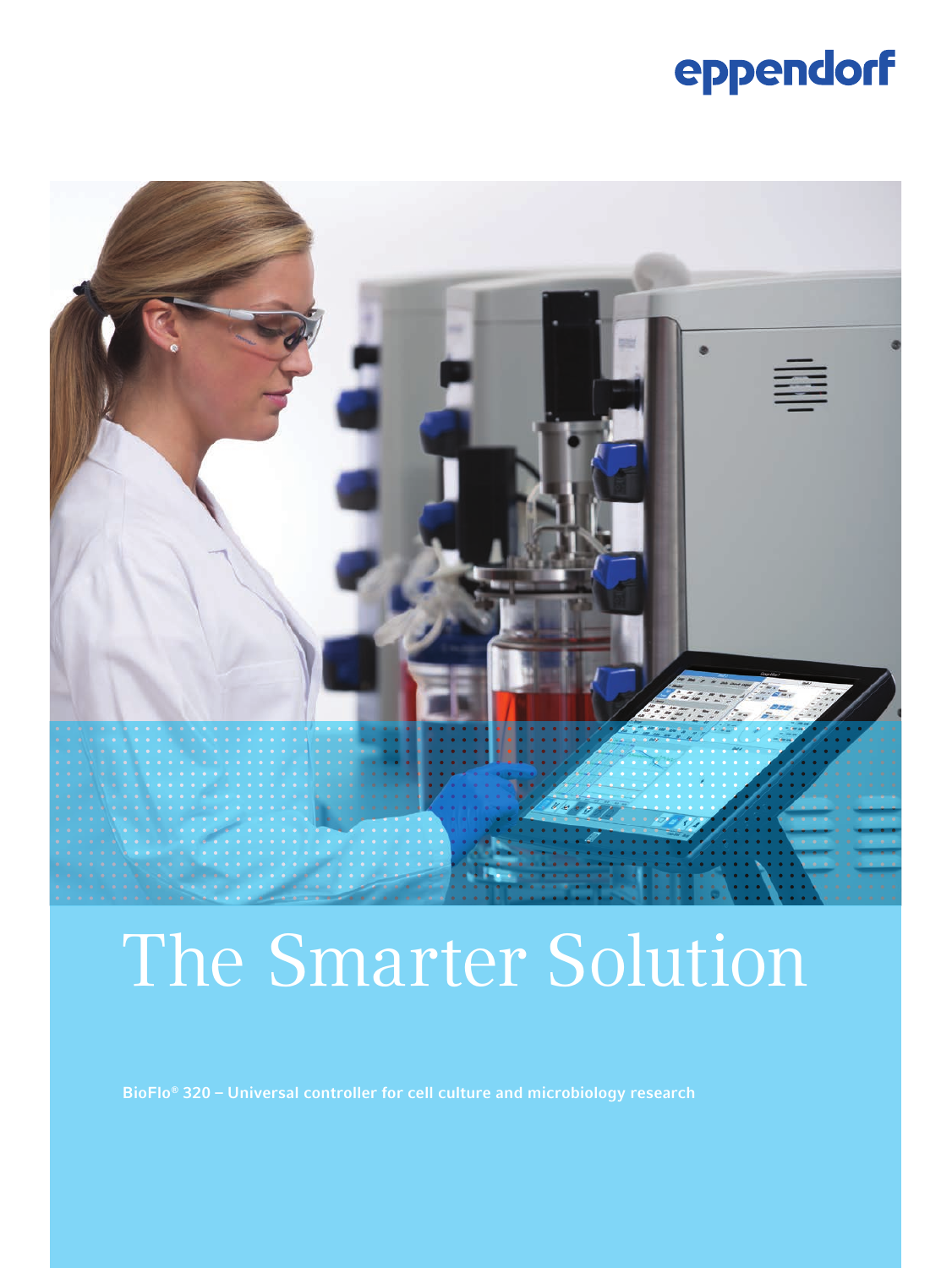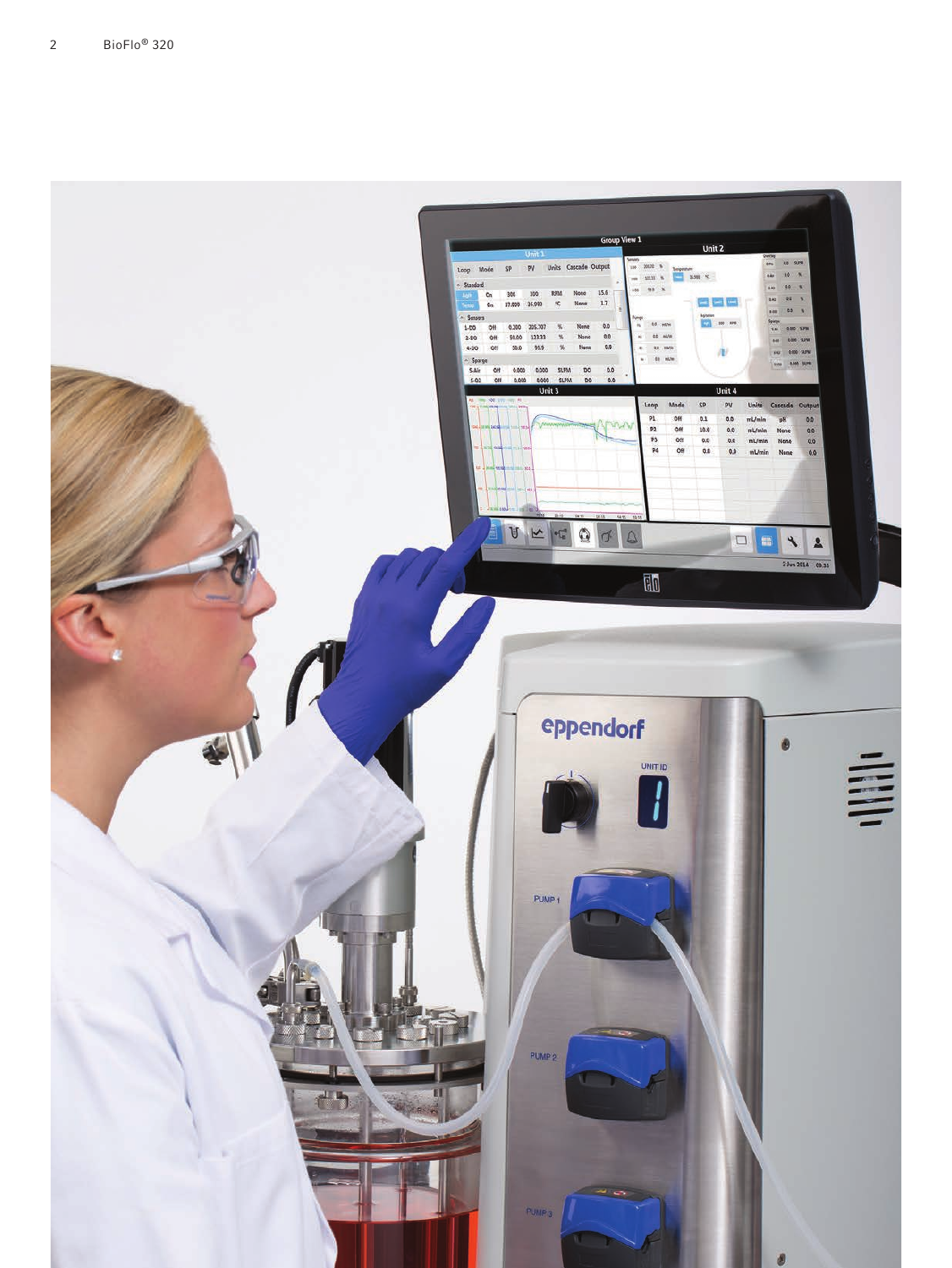# Highly Evolved

The BioFlo 320 seamlessly combines form and function in one state of the art package regardless of whether your process includes cell culture or fermentation, autoclavable or single-use bioreactors. A robust industrial design, intelligent sensors, Ethernet connectivity, and enhanced software capabilities are only a few of the features that set it apart from the competition. Combined with a sincere commitment to quality, the BioFlo 320 truly is the premium choice in bench-scale bioprocess control systems.

| <b>Application Driven</b>                                                                                                                                                                                                                                                                                                                                                                                                                                                                                                                | <b>Scalability</b>                                                                                                                                                                                                                                                                                                                                                                                                                                                                                                                                               |
|------------------------------------------------------------------------------------------------------------------------------------------------------------------------------------------------------------------------------------------------------------------------------------------------------------------------------------------------------------------------------------------------------------------------------------------------------------------------------------------------------------------------------------------|------------------------------------------------------------------------------------------------------------------------------------------------------------------------------------------------------------------------------------------------------------------------------------------------------------------------------------------------------------------------------------------------------------------------------------------------------------------------------------------------------------------------------------------------------------------|
| > Industrial design featuring stainless steel front,<br>back, and utility panels<br>> Left- and right-handed orientations to maximize lab<br>space efficiency<br>> Hemispherical vessel nest design for minimum<br>footprint<br>> Highly configurable gas flow control - Up to 5<br>configurable Mass Flow Controllers (TMFC) for<br>Overlay and Sparge                                                                                                                                                                                  | > Extensive working volume range of 400 mL - 40 L<br>on a single control platform<br>> High-powered direct and magnetic drive motor as-<br>semblies<br>> Up to six integrated pumps capable of operating in<br>variable speed mode<br>> The combination of the BioFlo 320 with the<br>BioFlo 720 provides a perfect connection between<br>R&D and pilot/production suites                                                                                                                                                                                        |
|                                                                                                                                                                                                                                                                                                                                                                                                                                                                                                                                          |                                                                                                                                                                                                                                                                                                                                                                                                                                                                                                                                                                  |
| <b>Risk mitigation</b>                                                                                                                                                                                                                                                                                                                                                                                                                                                                                                                   | Ease of Use                                                                                                                                                                                                                                                                                                                                                                                                                                                                                                                                                      |
| > Monitor and control the process directly at the large<br>touch-screen or with our Eppendorf SCADA software<br>> Alarm functions automatically stop all running loops<br>if needed<br>> Automatic recognition of the connected digital sen-<br>sors and installed TMFCs<br>> Robust protection of sensitive electronic compo-<br>nents (IP68-rated connections on utility panel and<br>IP22-rated connection for power entry)<br>> Universal connections for analog or digital Mettler<br>Toledo® ISM® sensors reduce sensor complexity | > Autoclavable vessels and our comprehensive port-<br>folio of BioBLU® Single-Use Bioreactors provide<br>process customization<br>> Eppendorf exclusive packed-bed and cell-lift impel-<br>ler designs for continuous and perfusion processes<br>> Thermal mass flow controllers for sparge and over-<br>lay gas can be upgraded in the field<br>> Universal gas control strategy for both microbial and<br>cell culture applications removes process limitations<br>> Industry standard Ethernet communication for<br>multi-unit control of up to eight systems |

#### Small footprint... big impact

From R&D laboratories to pilot-scale production facilities, space is an important factor when selecting the right equipment. The BioFlo 320 offers flexibility, better control, and maximum functionality while occupying a fraction of the valuable lab space of similar systems. This means greater efficiency and productivity at a lower operating cost for your lab.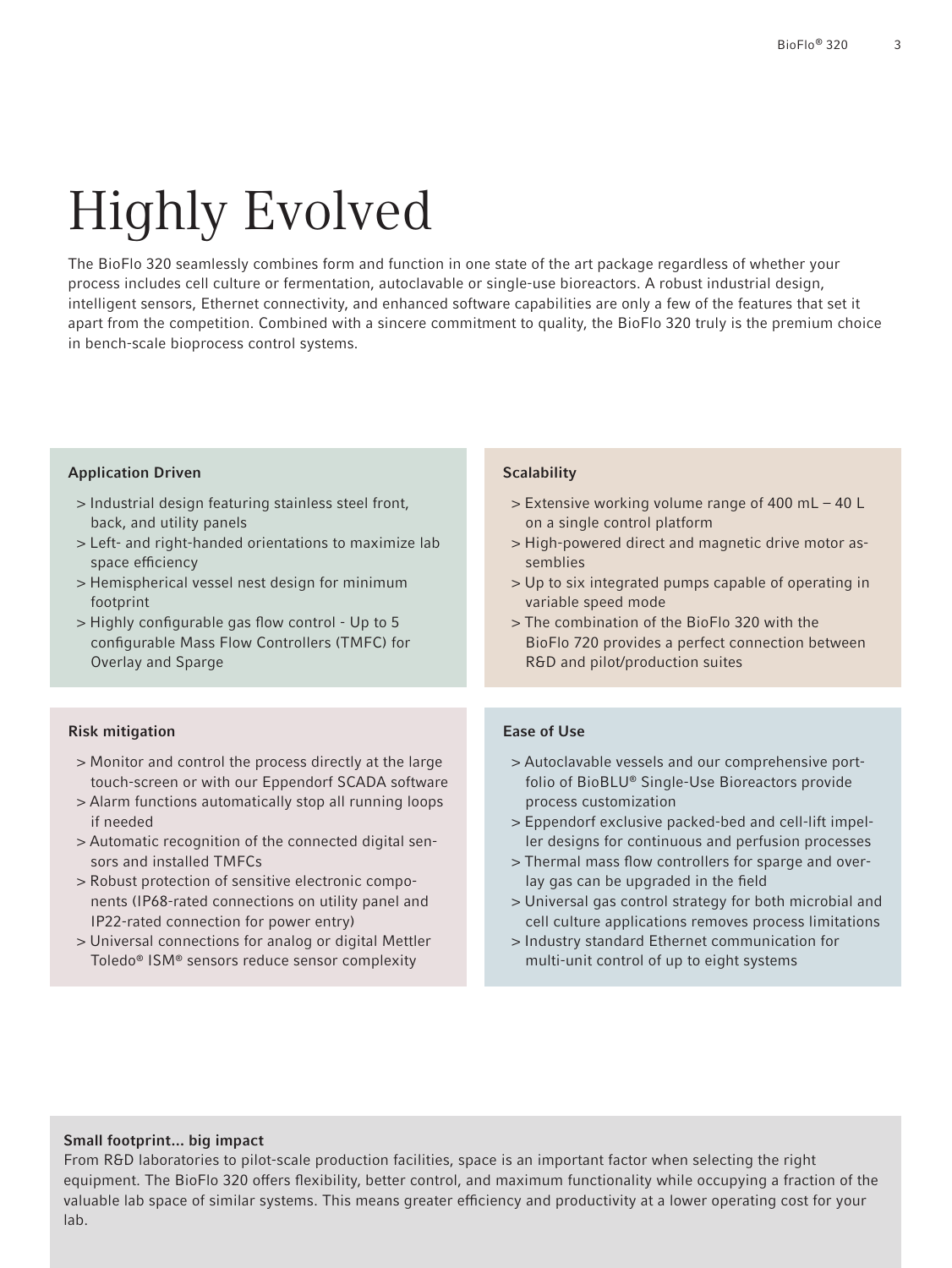

## Application Driven

Designed for cGMP environments

The next generation of our BioFlo 320 bioprocess control system combines the benefits of a classical industrial design with the power of our improved BioFlo control software.

Developed to be used in cGMP regulated environments, Emerson® and Eppendorf have partnered to develop seamless communication between the DeltaVTM distributed control system and the BioFlo 320 bioprocess control system. Our open communication protocol exposes controller information allowing it to be integrated into broader features and functions of the DeltaV platform, simplifying tech transfer, scale-up, and recipe sharing in bioprocess research and process development.



Single-use bioreactors:  $0.40$  L – 40 L

Process control: Cell culture or Microbiology

Vessel material: Glass or Single-Use

Autoclavable bioreactors:  $0.6 L - 10.5 L$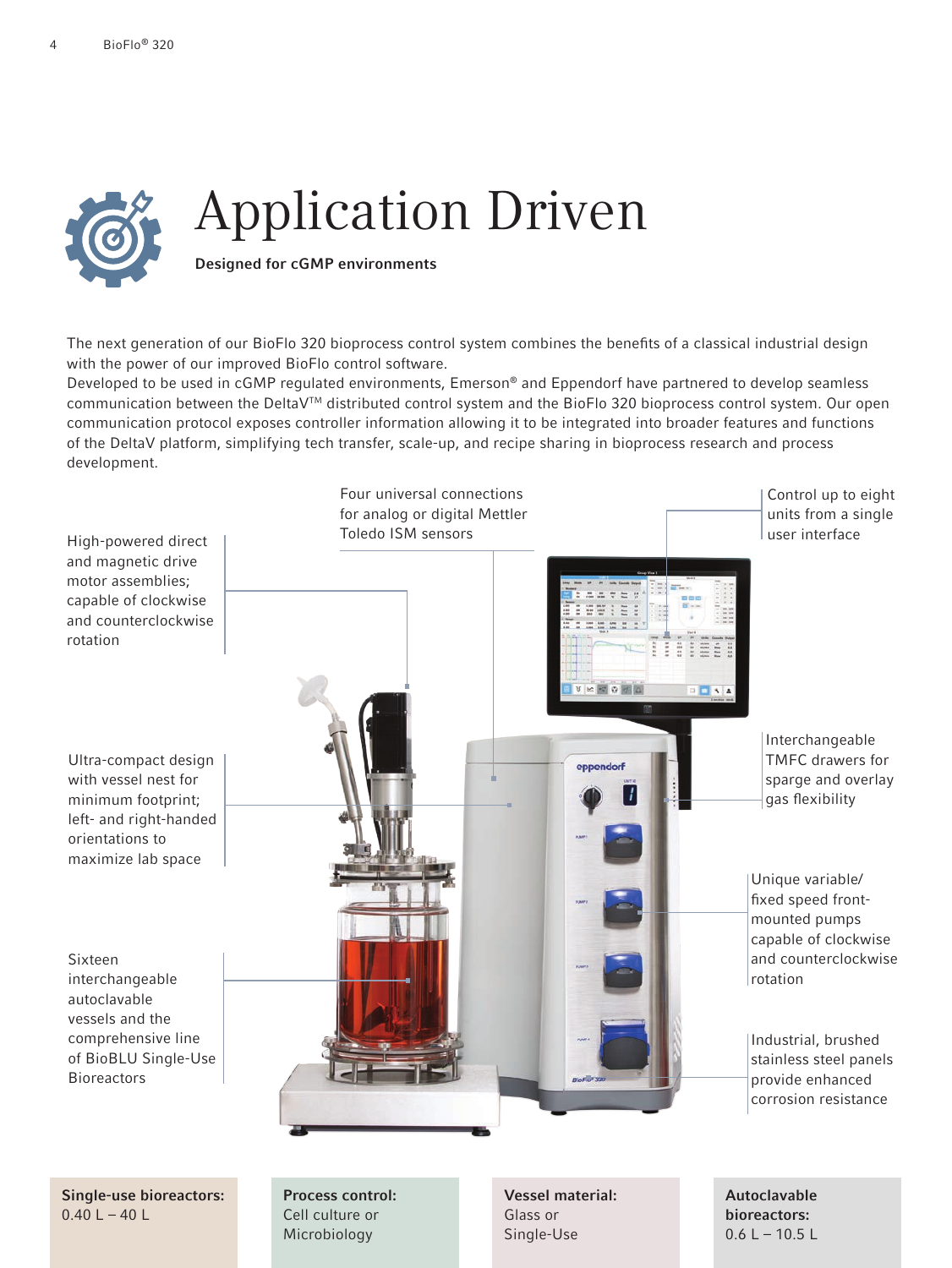

Seamless transition of your process from 400 mL to 40 L and beyond. In combination with the BioFlo 720 bioprocess control system, we designed a bioreactor control platform that supports one of the widest range of single-use solutions, allowing the scale-up of your process to up to 2,000 L.

The updated and improved BioFlo software ensures a consistent user experience across all BioFlo control systems and comes with new features to improve your process.

### BioBLU® Single-Use Bioreactors



- > Compatible with 400 mL 40 L BioBLU Single-Use Bioreactors, including the BioBLU 5p, the first single-use bioreactor to utilize the exclusive packed-bed impeller
- > Built-in optical pH sensor technology
- > Vessel and exhaust heat blanket connections provide precise temperature control and exhaust gas treatment
- > Bench-scale single-use bioreactors specifically designed for microbial fermentation
- > Rigid-walled, stirred-tank design provides many advantages over single-use bag design
- > Eliminates potential for tears, pits, and folds during installation
- > Single-layer polymer removes both uncertainty for leachable and extractable data and the need for unnecessary preventative actions, like pre-process media wash

#### Application flexibility

- > Suitable for the use in all labs, from academia through pilot-scale production
- > Batch, fed-batch, perfusion, and continuous processes
- > Universal control for mammalian, stem cell, insect, microbial, plant, and algae cultures
- > Secreted product, vaccine, and monoclonal antibody production
- > Biofuels research and manufacturing
- > Scale-up and scale-down modeling
- > Suspension or adherent cultures
- > Micro-aerobic, anaerobic, exothermic fermentation processes
- > Specialized impellers for low-shear and zero-shear process needs
- > Food and beverage
- > Fine chemical processes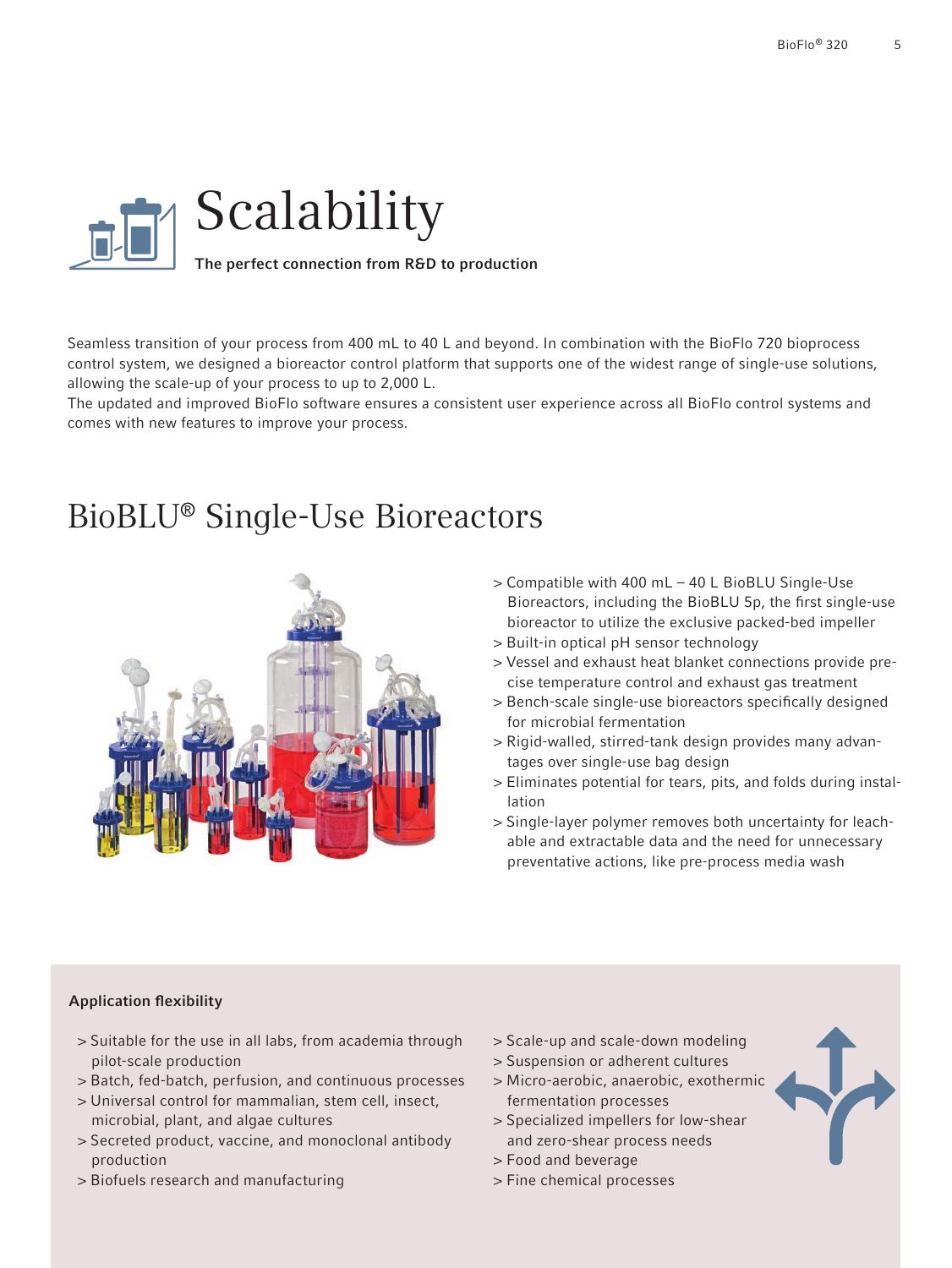

## Risk Mitigation

Monitoring and control of critical system parameters

Parallel processing is key to efficiently optimizing a process or to producing reproducible results. Eight units of the BioFlo 320 bioprocess control system can be connected to each other and controlled by a single unit. The control software gives valuable insights into all processes, such as current process parameters, and the lifetime of connected digital sensors.



Monitoring the controller and the process is key to successful process development. The BioFlo 320 software features screens, designed to provide you with the status of both.

- > Alarm functions automatically inform about the status of the process, with automatic loop shutdown if needed
- > Receive alarm notifications via email or text message directly to your mobile device
- > The diagnostic screen provides information on the hardware status and upcoming maintenance

### Intelligent Sensors



- > Integrated Mettler Toledo Intelligent Sensor Management (ISM) platform
- > Universal connections for up to four analog or digital (ISM) sensors
	- > pH: analog or digital (ISM)
	- > DO: analog or digital (ISM)
	- > Optical DO: digital (ISM)
	- > Redox: analog or digital (ISM)
	- > CO<sub>2</sub>: digital (ISM)
- > Real-time sensor diagnostics anticipate sensor failure

### Full integration of bioprocess software and data into Emerson's DeltaVTM system

#### Eppendorf and Emerson have collaborated to integrate Emerson's DeltaV™ distributed control system (DCS) with the BioFlo 320 bioprocess control system.

- > Full integration of bioprocess software and data into Emerson's DeltaV system
- > Simplified tech-transfer, scale-up, and recipe sharing in bioprocess research
- > Manage data and use the same automation systems throughout the product development process, from bioprocess research to manufacturing

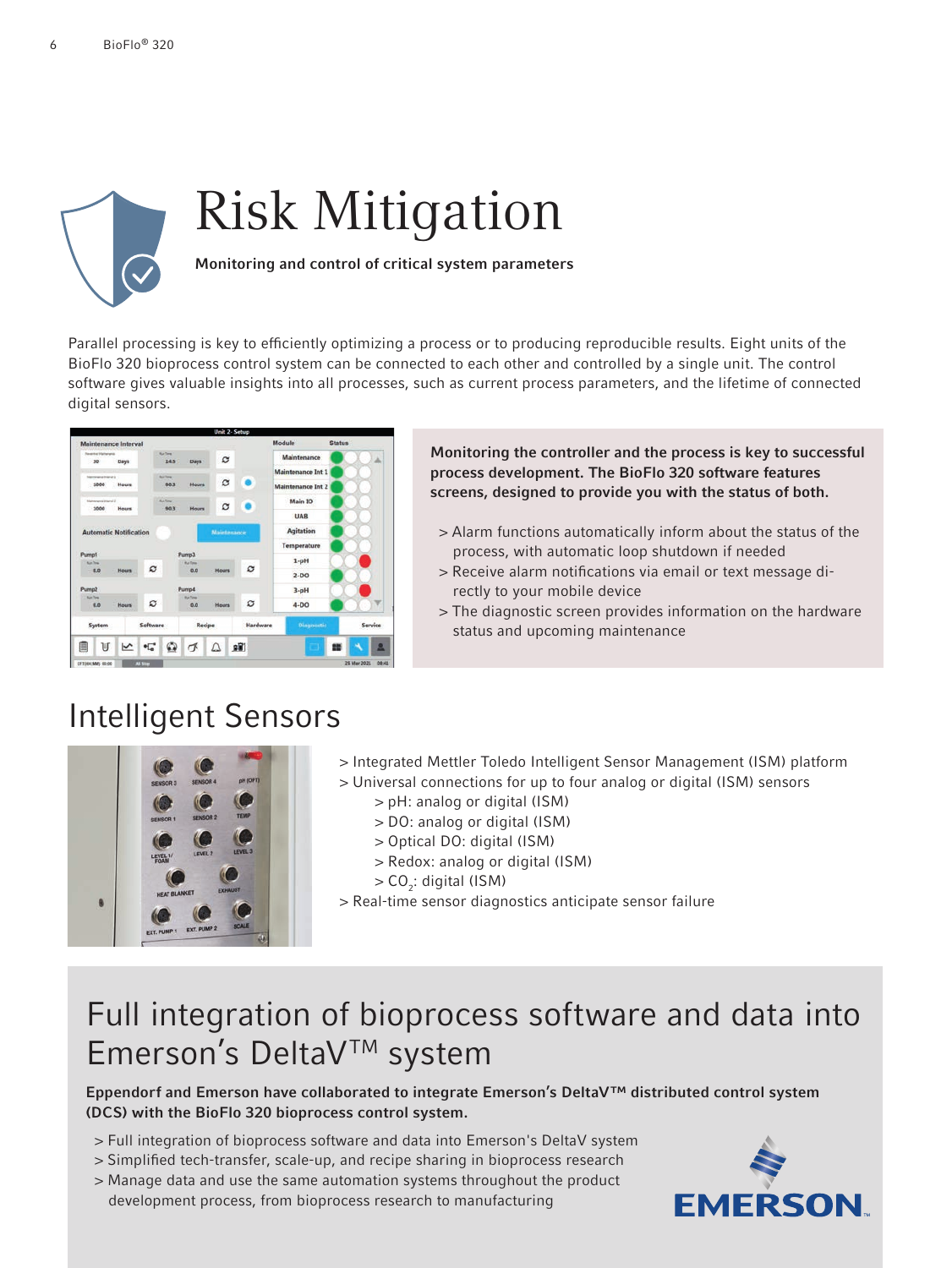

The new release of the BioFlo software ensures a consistent user experience across all BioFlo control systems and comes with new features to improve your process. Develop your process with the BioFlo 320 and seamlessly scale-up from 50 L – 2,000 L with the BioFlo 720 bioprocess controller. New software features such as the *Auto Calibrate* and *Scale Up Assist* function simplify your process, mitigate risk, and help to save time.



#### Parallel Control

- > Control eight units from a single user interface
- > Automatic gas mixing algorithms for simplified control (4-gas, 3-gas,  $O_2$  enrichment,  $N_2$ enrichment)
- > Ten-point cascade feature for sophisticated control strategies
- > Built-in elapsed fermentation timer for batch management
- > Trend display with up to twelve process values within a single view

| <b>Scale Up Strategy</b>         | P/V         | <b>Tip Speed</b>  |               | Max y Axis          | Max x Axis                          |
|----------------------------------|-------------|-------------------|---------------|---------------------|-------------------------------------|
| <b>Vessel Size</b>               | BF320 1L WJ | <b>BioBLU 10c</b> | <b>SUB250</b> | PAV<br>100.0        |                                     |
| <b>Impeller Diameter</b><br>(mm) | 60.5        | 91.8              | 200.0         | o po                |                                     |
| nP                               | 2.60        | 3.33              | 2.10          | 150.0<br>w          |                                     |
| <b>Agitation (RPM)</b>           | 125         | 102               | 93            | 120.0               |                                     |
| Tip Speed (m/s)                  | 0.40        | 0.49              | 0.98          | $\sim$              |                                     |
| P/V (W/m^3)                      | 10.14       | 10.14             | 10.14         | 90.0                |                                     |
| Volume (L)                       | 1.88        | 10.5              | 250           | 60.0                |                                     |
| <b>Gas Flow</b>                  | <b>SLPM</b> | <b>SLPH</b>       |               | 30.0                |                                     |
| Flow Rate                        | 10.00       | 55.85             | 1330          |                     |                                     |
| <b>VVM</b>                       | 5.3191      | 5.3191            | 5.3191        | 0.0<br>0.25<br>0.00 | $0 - 30$<br>1.00<br>1.25<br>1. 0.75 |
| U<br>≣                           | ⊵           |                   | 9Ĥ            |                     | 雦                                   |

#### Auto Calibrate

- > Automated calibration for all attached DO sensors at once
- > DO sensors can be run through an automatic calibration sequence reducing touch time and ensuring consistency
- > User specifies calibration scheme, process conditions, and zero-point method (electronic or  $\mathsf{N}_{2}$ )
- > System completes calibration when slope stabilizes



#### Scale Up Assist

- > Scale Up modeling software for the calculation of important process parameters
- > The integrated *Scale Up Assist* of the BioFlo software calculates all parameters based on either constant P/V or constant tip speed
- > Up to 3 different vessel sizes can be selected from
- > The software contains vessel specific data from the Eppendorf vessel portfolio and the
- Thermo<sup>™</sup> Scientific HyPerforma<sup>™</sup> 5:1 Single-Use Bioreactors (SUBs).